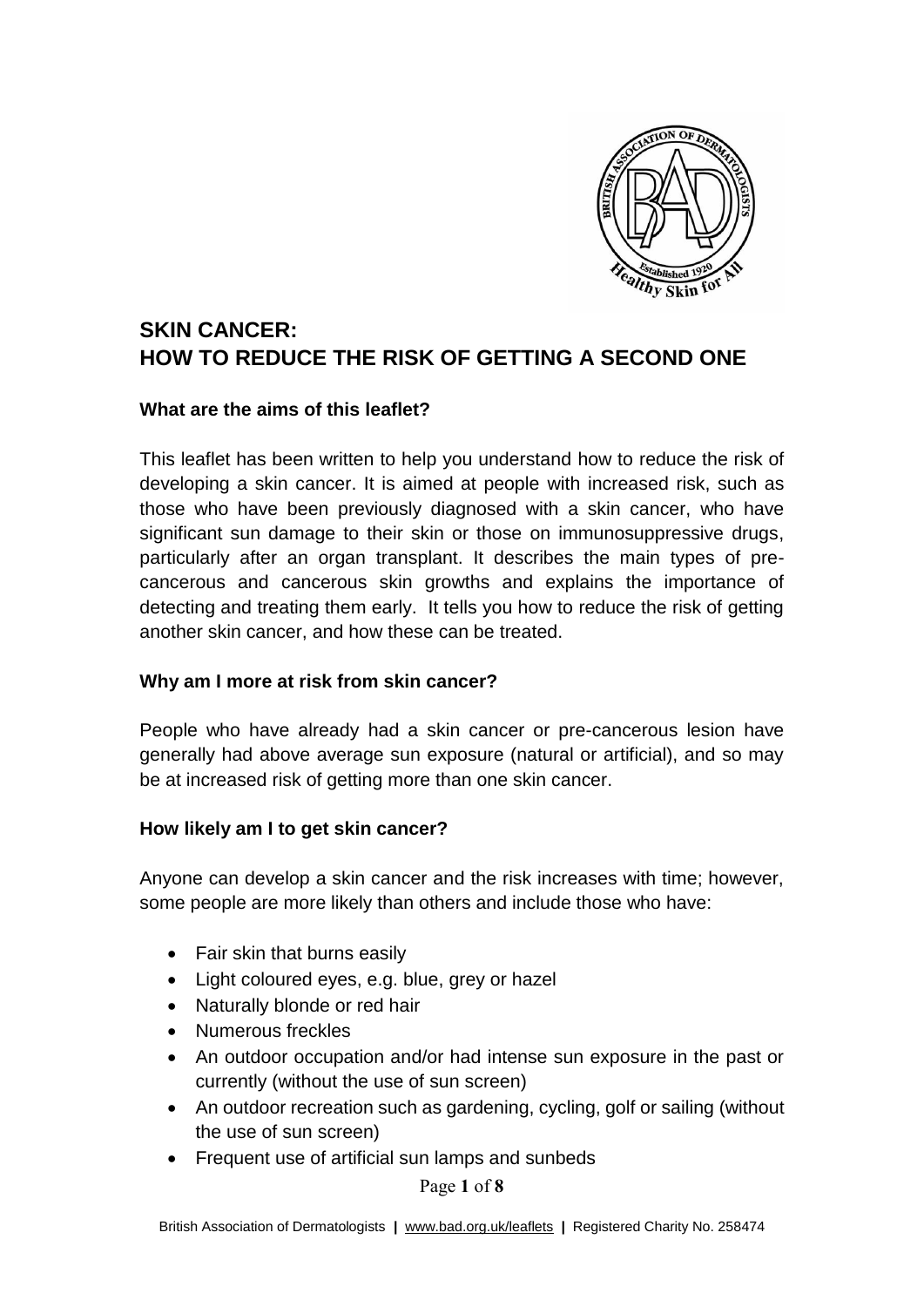- Experienced sunburnt skin
- A history of skin cancer
- Had an organ transplant, a blood disorder such as leukaemia and/or taken immunosuppressive drug therapy.

# **How can I spot the signs of a skin cancer?**

Treatment will be more effective if a skin cancer is detected early. For this reason, it is advisable to check your skin for changes approximately once a month. You may need to use a mirror to check your back; a friend, carer or family member can help you with this.

You should see your GP if you have either:

Marks on your skin which:

- Grow
- Bleed
- Change in appearance in any way
- Never heal completely

Or:

• Any existing moles that change size, shape, colour or texture.

# **What do skin cancers look like?**

The three main types of skin cancers are:

- *Basal cell carcinoma (rodent ulcer).* Most basal cell carcinomas are painless. People often first become aware of a possible basal cell carcinoma as a scab that bleeds occasionally and does not heal completely. Some basal cell carcinomas are very superficial and look like a scaly flat red mark: others have a pale shiny rim surrounding a central crater. If left for years, the latter type can erode the skin, eventually causing an ulcer - hence the name "rodent ulcer". Basal cell carcinomas can also be lumpy, with one or more shiny nodules crossed by small but easily seen blood vessels (see Patient Information Leaflet on [Basal Cell Carcinoma\)](http://www.bad.org.uk/for-the-public/patient-information-leaflets/basal-cell-carcinoma).
- *Squamous cell carcinoma.* A squamous cell carcinoma usually appears as a scaly or crusty raised area of skin, with a red, inflamed base. It may look like an irritated wart, or develop to form a bleeding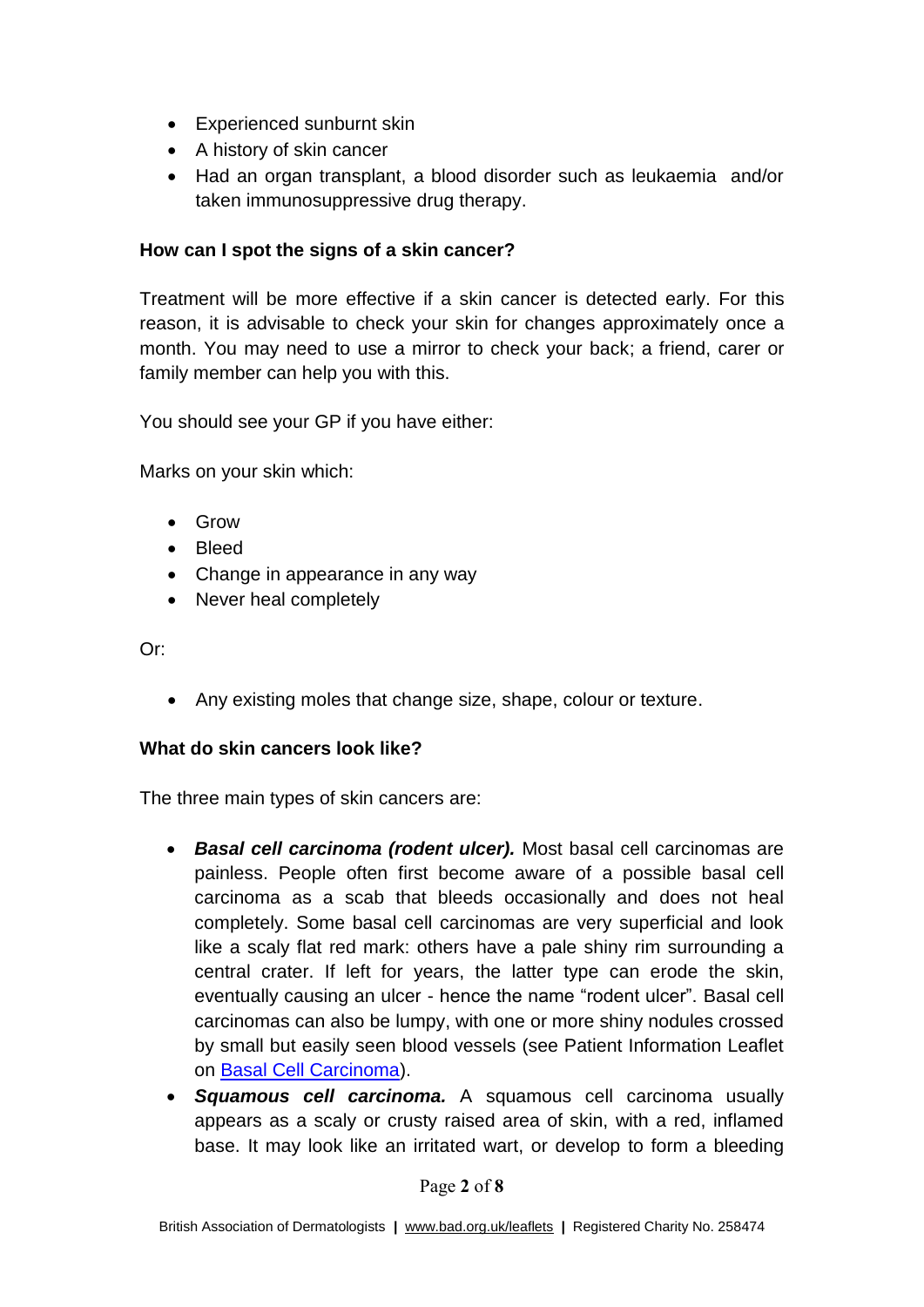ulcer. Most small squamous cell carcinomas are not painful, but pain in a growing lump is a suspicious symptom for squamous cell carcinoma. They occur most often on the face, bald scalp, neck, ears, lips, back of the hands and forearms. Organ transplant patients are more at risk from this form of skin cancer (see Patient Information Leaflet of Squamous [Cell Carcinoma\)](http://www.bad.org.uk/for-the-public/patient-information-leaflets/squamous-cell-carcinoma)**.**

• *Melanoma.* Melanomas are more rare, but are the most serious type of skin cancer. They are usually irregular brown or black spots, which may develop within a pre-existing mole or appear on normal skin that never had a mole in that place before. Any changes in a mole or any new mole occurring for the first time after the age of 40, should be shown to your doctor.

Lesions related to skin cancers:

• *Actinic keratoses (also known as solar keratoses).* Skin cancers may be preceded by a pre-cancerous condition known as actinic keratoses, caused by sun damage. These are usually pink or red spots, with a rough surface, which appear on skin that is exposed to the sun. The face, bald scalp, neck, backs of the hands and forearms are most often affected. Actinic keratoses may be easier to feel than they are to see, as they are rough. A small number are precancerous, but early treatment may prevent them changing into skin cancer. Most actinic keratoses, however, will never become cancerous (see Patient Information Leaflet on [Actinic Keratoses\)](http://www.bad.org.uk/for-the-public/patient-information-leaflets/actinic-keratoses).

**Remember,** if you see **any changes** in your skin - whether an ulcer or a spot you must tell your doctor or nurse, who will refer you to a dermatologist if appropriate.

# **How is skin cancer diagnosed?**

If your GP thinks that the mark on your skin needs further investigation, he or she may refer you to the local dermatology outpatients' clinic for examination. Dermatologists use a specialist instrument called a dermatoscope to examine any suspicious areas on the skin and, if necessary, a small piece of the abnormal skin (a biopsy), or the whole area (an excision), may be surgically cut out and examined under the microscope. You will be given a local anaesthetic beforehand to numb the skin.

# **How can I reduce the risk of getting another skin cancer?**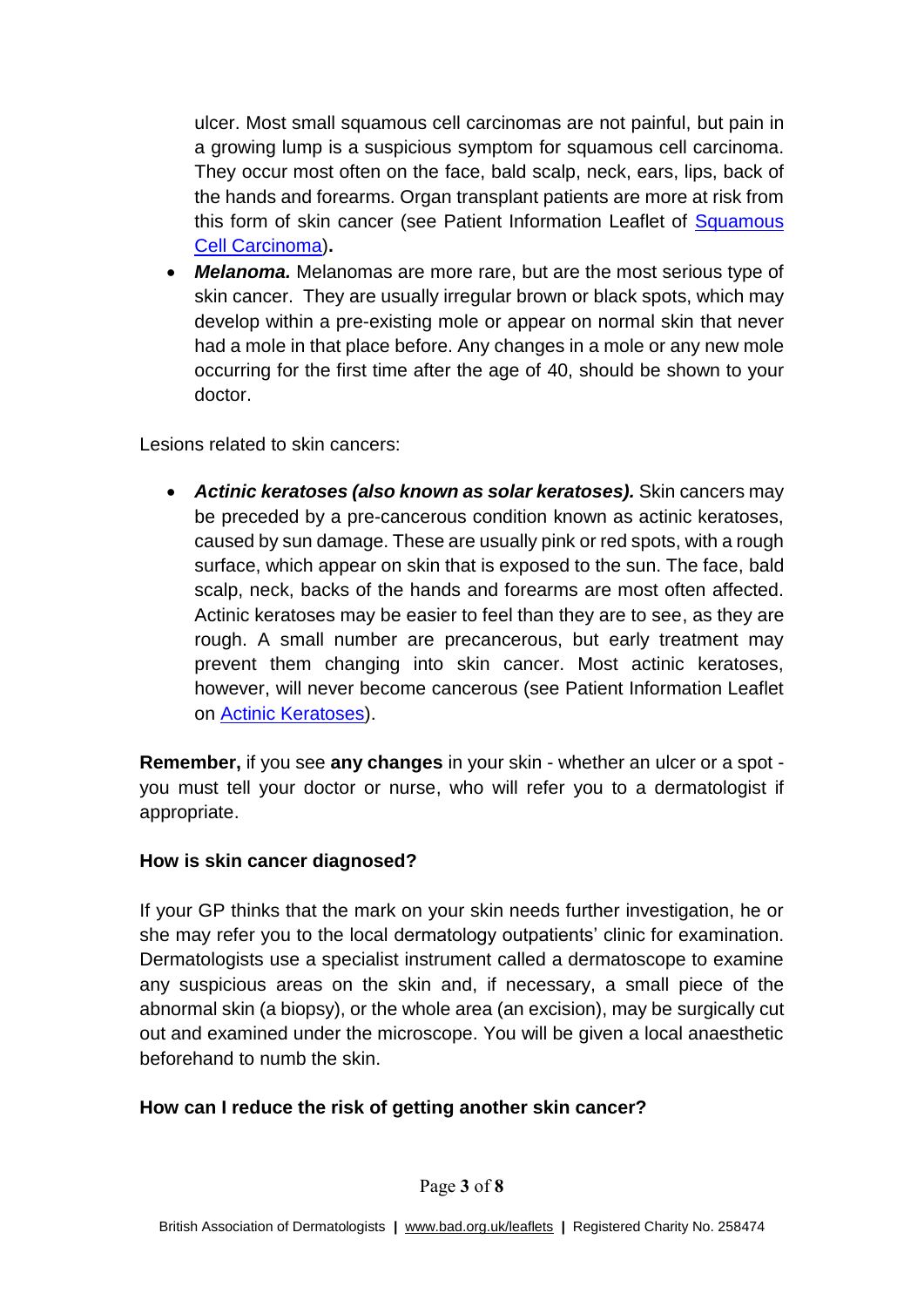There are many ways in which you can help to reduce your chances of getting skin cancer. These are:

- Learn how to recognise the early signs
- Examine your skin regularly for these signs
- Arrange an annual check from your GP or nurse
- Protect your skin from the sun
- Do not use sunlamps, sunbeds or visit tanning shops regardless of how safe it may be advertised
- Avoid getting a sunburn (see vitamin D advice below)

Exposure to the sun is the main cause of skin cancer. This does not just mean sunbathing; you expose yourself to the sun each time you do any outdoor activities, including gardening, walking, sports, or even a long drive in the car. The sun can cause problems all year round, not just in the summer.

You can take some simple precautions to protect your skin by following the below 'top sun safety tips':

- Protect your skin with clothing, and remember to wear a hat that protects your face, neck and ears, and a pair of UV protective sunglasses.
- Stay in the shade between 11am and 3pm when the sun is particularly strong. Step out of the sun before your skin has a chance to redden or burn.
- When choosing a sunscreen look for a high protection SPF (SPF 30 or higher) to protect against UVB, and the UVA circle logo and/or 4 UVA or 5 UVA stars to protect against UVA. Apply plenty of sunscreen 15 to 30 minutes before going out in the sun, and reapply frequently during the day and straight after swimming and towel-drying.
- Keep babies and young children out of direct sunlight.
- The British Association of Dermatologists recommends that you tell your doctor about any changes to a mole or patch of skin. If your GP is concerned about your skin, make sure you see a Consultant Dermatologist – an expert in diagnosing skin disease including skin cancer. Your doctor can refer you through the NHS.
- Sunscreens should not be used as an alternative to clothing and shade, rather they offer additional protection. No sunscreen will provide 100% protection.
- Remember that winter sun, such as on a skiing holiday, can emit just as much of the damaging ultra-violet light as summer sun (especially at high altitudes).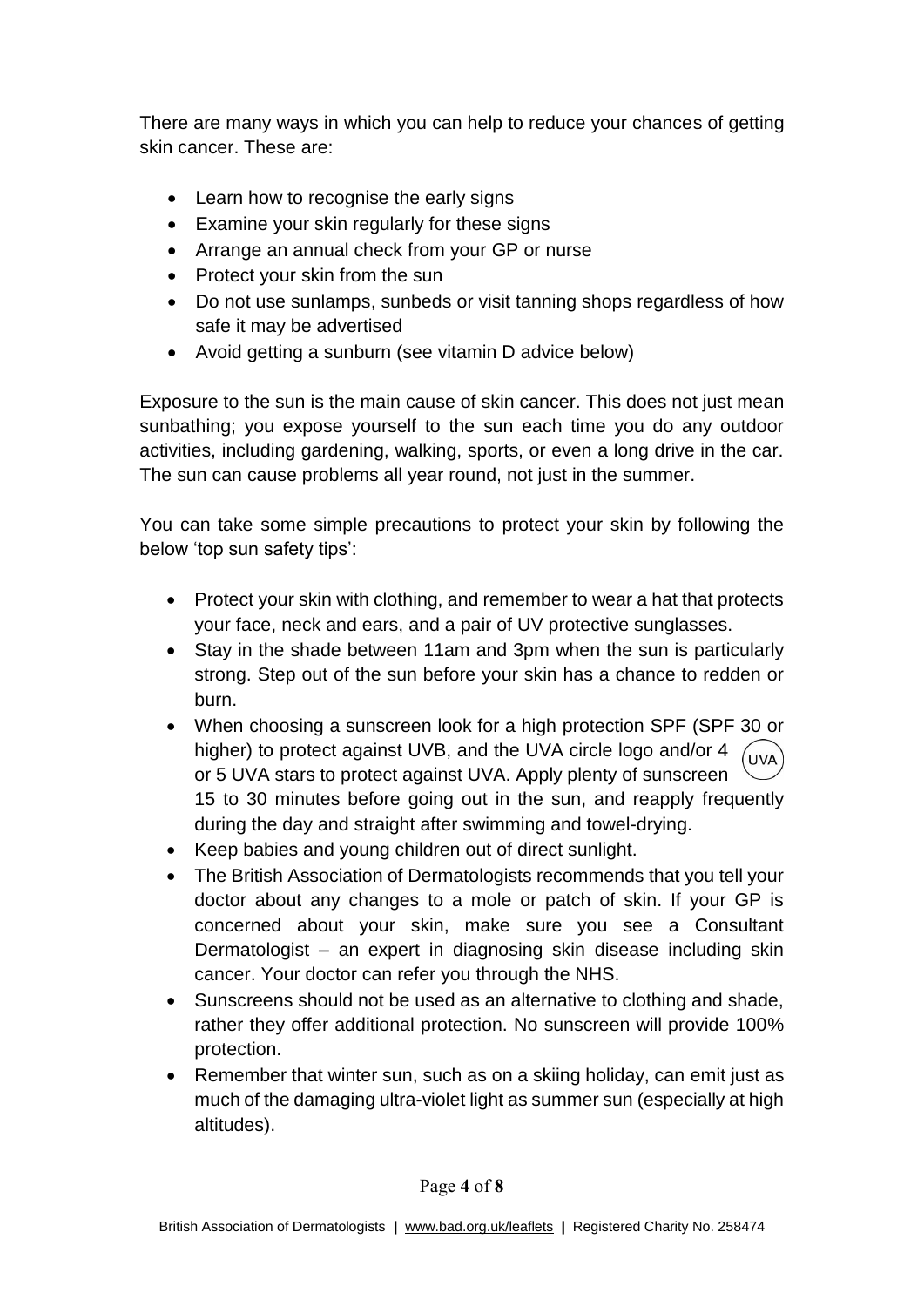- Consider purchasing UV protective swim and beach wear which can particularly assist in protecting the trunk when swimming on holiday.
- If you are not often outdoors, are in an institution such as care home or usually wear clothes that cover up most of your skin when outdoors, you should consider taking 10mcg of Vitamin D supplement tablets (available from health food stores) throughout the year, as strictly avoiding sunlight can reduce your Vitamin D levels. Always consult your GP or nurse before taking vitamins and self-medication.

# **Vitamin D advice**

The evidence relating to the health effects of serum Vitamin D levels, sunlight exposure and Vitamin D intake remains inconclusive. Avoiding all sunlight exposure if you suffer from light sensitivity, or to reduce the risk of melanoma and other skin cancers, may be associated with Vitamin D deficiency.

To protect bone and muscle health, the daily dietary requirement of vitamin D is 10mcg. Examples of foods that are high in Vitamin D include oily fish, eggs, meat, fortified margarines and cereals. However, it is difficult for people to meet the 10 microgram recommendation from consuming foods naturally containing or fortified with vitamin D.

On 21 July 2016, Public Health England advised a daily supplement containing 10mcg of vitamin D for people whose skin has little or no sun exposure. Vitamin D3 supplements are widely available from health food shops.

#### **Can skin cancer be cured?**

Most skin cancers, if treated early, can be cured. That is why it is important to report any new or changing skin lesions to your doctor.

Basal cell carcinomas can be cured in almost every case and seldom, if ever, spread to other parts of the body. Treatment may be more complicated if they have been neglected for a very long period of time or if they are in an awkward place - such as near the eye, nose or ear.

In a few cases squamous cell carcinoma and melanoma may spread (metastasise) to lymph glands and other organs.

#### **How can skin cancer be treated?**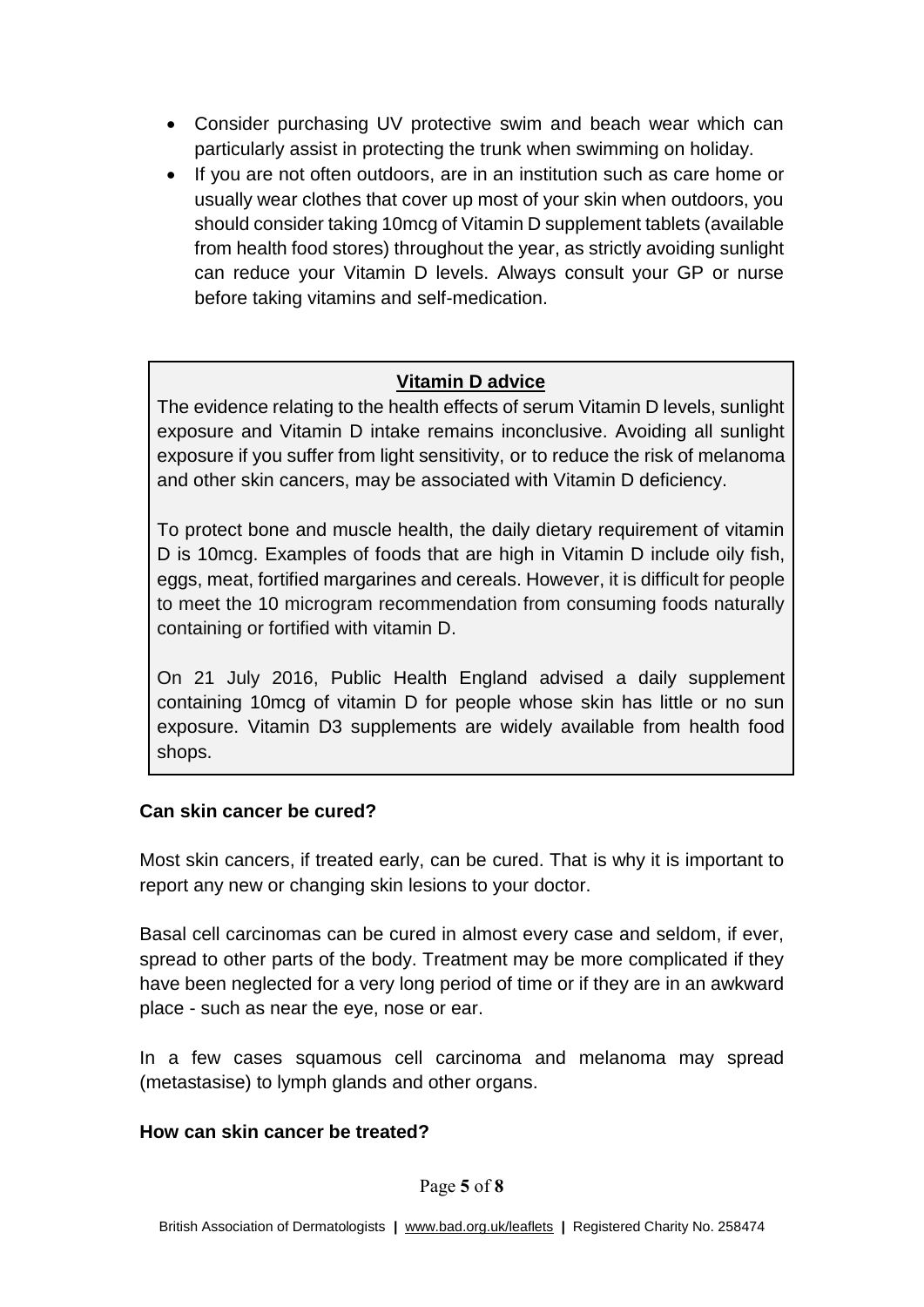There are various treatments available depending on the type of skin cancer.

- *Surgery.* Most skin cancers are excised (cut out) under a local anaesthetic. After an injection to numb the skin the tumour (growth of tissue) is cut away together with some of the surrounding skin. Sometimes a small skin graft is needed.
- *Curettage and cautery.* This is another type of surgery carried out under a local anaesthetic, in which the skin lesion (growth) is scraped away (curettage) and the remaining skin surface is sealed by heat (cautery).
- *Cryotherapy.* Freezing growth with a very cold substance (liquid nitrogen).
- *Creams.* These can be applied to the skin. The two used most commonly are [5-fluorouracil](http://www.bad.org.uk/for-the-public/patient-information-leaflets/5-fluorouracil-cream) (Efudix) and [imiquimod](http://www.bad.org.uk/for-the-public/patient-information-leaflets/imiquimod-cream) (Aldara)*.*
- *Photodynamic therapy.* This involves applying a cream to the skin lesion and covering it with a dressing for 4 to 6 hours. A special light is then shone on the area and this destroys the skin lesions (see Patient Information Leaflet on [Photodynamic Therapy\)](http://www.bad.org.uk/for-the-public/patient-information-leaflets/photodynamic-therapy).
- *Radiotherapy.* X-rays are shone on the area where the skin lesions are. Radiotherapy may also be used to relieve symptoms when a skin cancer has spread to other parts of the body.

The removal of lymph nodes is usually only undertaken if the cancer has spread there, causing them to enlarge.

Some patients with organ transplants may be advised by their transplant surgeon in conjunction with their dermatologist to reduce or stop their immunosuppressant medication. Sometimes, medication known as retinoid may be prescribed to inhibit further production of skin cancers.

#### **Remember**

Most skin cancers can be avoided if you follow these basic rules:

- Check your skin for changes regularly
- Report any skin changes to your GP or nurse promptly
- Always protect your skin from the sun
- Do not use sunlamps or sunbeds

#### **Where can I get more information about skin cancer?**

*Links to patient support groups:*

*Macmillan Cancer Support*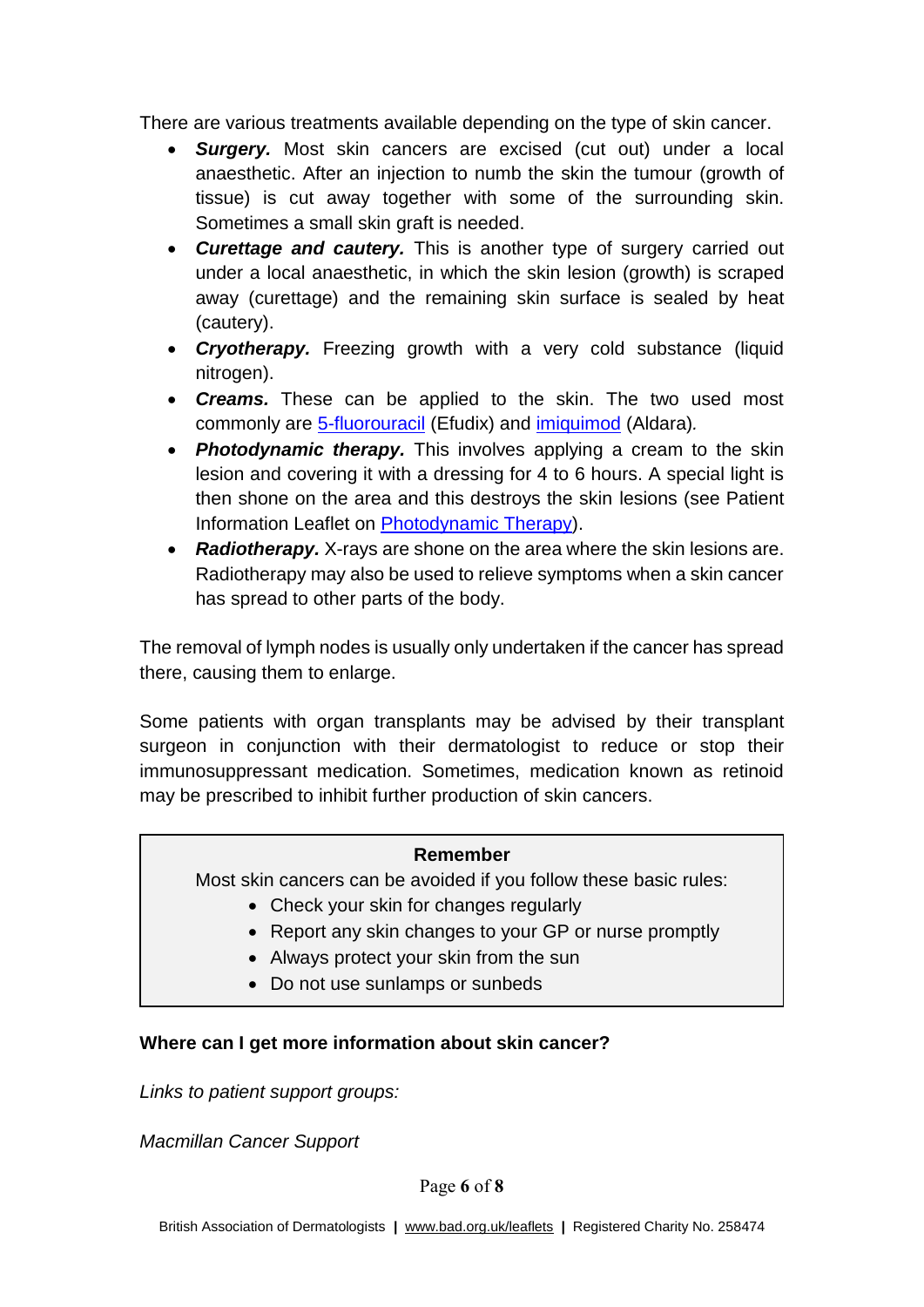89 Albert Embankment London, SE1 7UQ Free helpline (for emotional support): 0808 808 2020 Free helpline (for information): 0808 800 1234 Web: [www.macmillan.org.uk](http://www.macmillan.org.uk/)

*Cancer Research UK*  Angel Building 407 St John Street London, EC1V 4AD Web: [www.cancerresearchuk.org/sunsmart/](http://www.cancerresearchuk.org/sunsmart/)

*The Karen Clifford Skin Cancer Charity* 1a Mabel Grove West Bridgford Nottingham NG2 5GT Tel: 0115 9819116 Web: [www.skcin.org](http://www.skcin.org/)

*Wessex Cancer Trust*  91-95 Winchester Road Chandler's Ford **Eastleigh** SO53 2GG Tel: 023 8067 2200 Fax: 023 8067 2266 Email: [wct@wessexcancer.org](mailto:wct@wessexcancer.org) Web: [www.wessexcancer.org](http://www.wessexcancer.org/)

This leaflet is based on recommendations adapted from those of the French Society of Dermatology, the British Association of Dermatologists, and Cancer Research UK's Sunsmart Campaign.

For details of source materials used please contact the Clinical Standards Unit [\(clinicalstandards@bad.org.uk\)](mailto:clinicalstandards@bad.org.uk).

**This leaflet aims to provide accurate information about the subject and is a consensus of the views held by representatives of the British Association of Dermatologists: individual patient circumstances may differ, which might alter both the advice and course of therapy given to you by your doctor.**